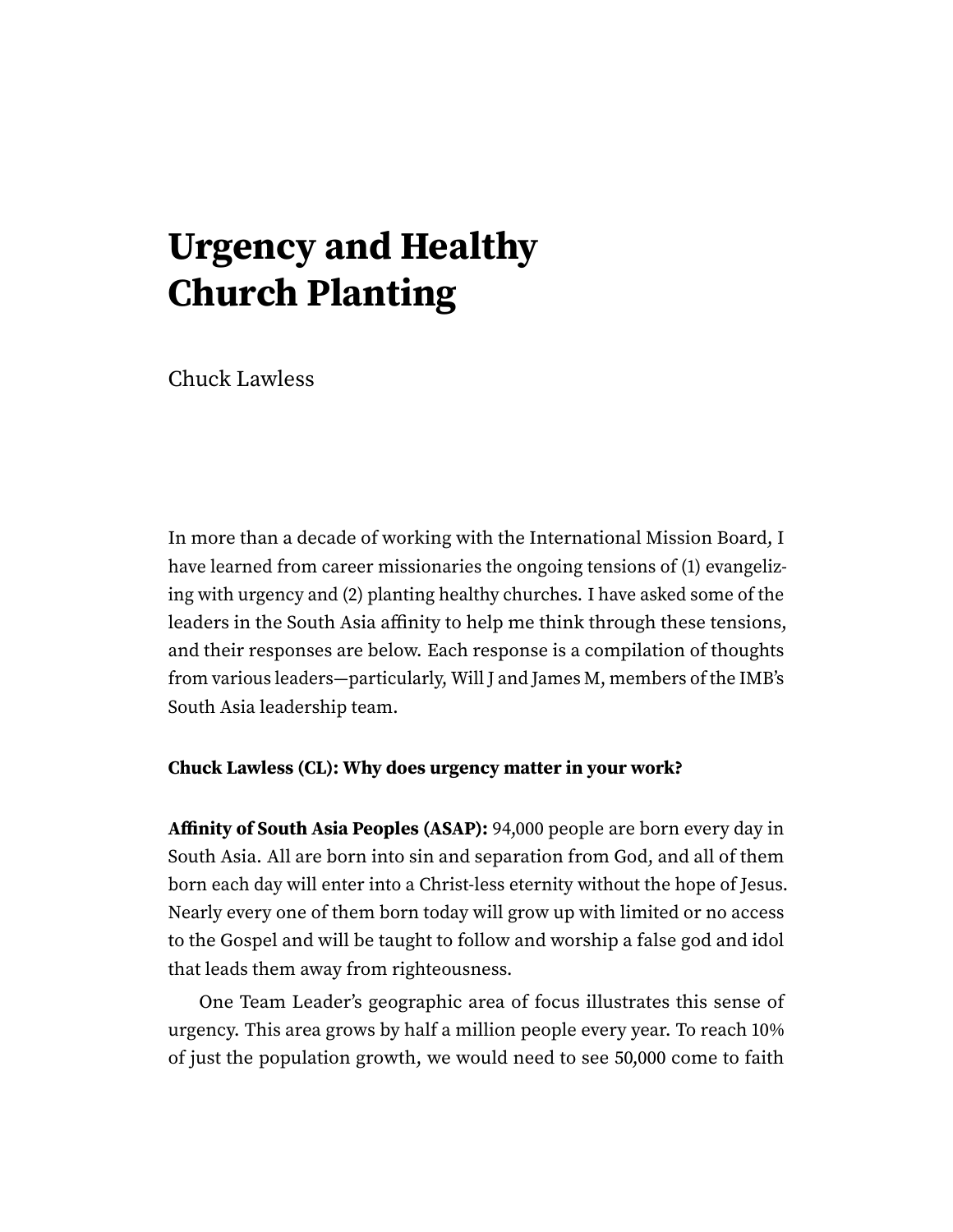annually and 1,000 new churches started—and that makes no impact into the existing population!

We know that God's heart is that all people would be saved and come to the knowledge; that none should perish (1 Tim 2:3–4, 2 Pet 3:9). The offer of salvation is freely available to them (Rom 10:9–10), and that salvation offers them new life and freedom from the bondage of sin (Rom 6:14, 2 Cor.5:17). Walking in newness of life will begin to restore the brokenness in their life and culture (Eph 4:20–6:9), and we want them to know how to experience that new life.

We also desire for Jesus to return and restore all things new, to bring in the new heavens and new earth. While we don't know the exact timing, we do know that the gospel will go to all nations and then the end will come (Matt 24:14). We know that there will be believers from every nation, people, tribe, and language around the throne (Rev 5:9). Therefore, we go to these peoples and places with the good news.

## **CL: Clearly, the reality of lostness around you compels you to share the gospel urgently. Even as you seek to engage millions of people, why does theological training matter in your work?**

**ASAP:** First, the Great Commandment (Matt 22:34–40) calls us to love God and love others. The more we know about God, the greater we love Him for who He is and what He did for us. The Great Commission then calls us to make disciples. This is a lifelong process for each believer to continue to grow in righteousness, put off the sinful ways, and obey His commands (Matt 28:19, Heb 5:11–14).

Second, God has also called elders to shepherd the churches. These elders are tasked with protecting the flock from false teaching (Acts 20:28–31, Titus 1:9, Eph 4:14). This requires continual learning and understanding of the Word. Paul warned his churches that false teachers would arise even from their own groups (Acts 20:29) and would lead the church astray. We see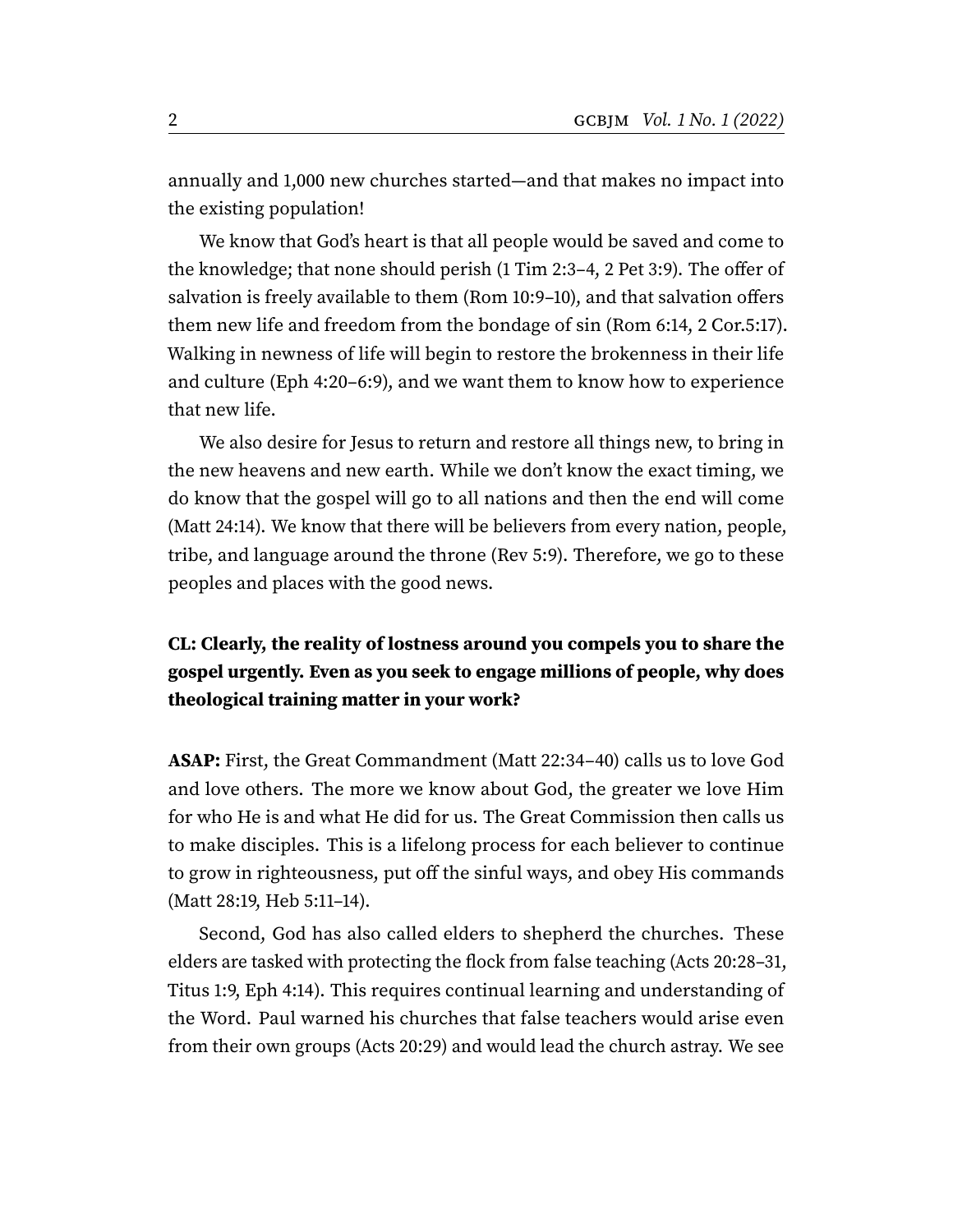examples in Galatia (Gal 3:1), Corinth (1 Cor 8:1), and Thessalonica (2 Thess 2:2). Churches need elders who can protect the flock and accountability for elders who might lead the flock astray.

This pattern of false teaching in the church in the New Testament is also prevalent in the South Asian church today. Believers are led astray through an imported prosperity gospel that blends well with the karma understanding of Hinduism. Well-meaning evangelistic pushes (many organized from the West) have left behind converts, not disciples. Therefore, theological training is not something that we reserve for when leaders and elders need to know more; theological training begins at the beginning when somebody becomes a believer.

Third, right doctrine fuels right action. Theological misunderstandings will impact the way believers live out their Christian lives (e.g. the idle believers in Thessalonica). The church is meant to be the "pillar and foundation of truth" (1 Tim. 3:15), It is vital that the church protect and proclaim this truth.

### **CL: Do you see these two issues (evangelizing with urgency and planting healthy churches) as contradictory or complementary to each other?**

**ASAP:** They are complementary in the same way that each of the components of the Core Missionary Task is talked about separately but overlap and work together to fulfill the task at hand. Evangelism without discipleship is incomplete according to the commands in Scripture. God's heart for the redemption of His people, His urgency, is why we run to the ends of the earth to proclaim His Good News. At the same time, His love and care for His bride is why we desire to present the body to Him as whole and healthy.

However, trying to do both well is hard unless you walk in the giftings given to the church. The "sent-out ones" run with urgency to those who do not know Him. "Shepherds" oversee the church as she continues to bear fruit and grow in the knowledge of God and His Word. This is not to say that sent-out ones don't care for the bride; the call of the lost just rings louder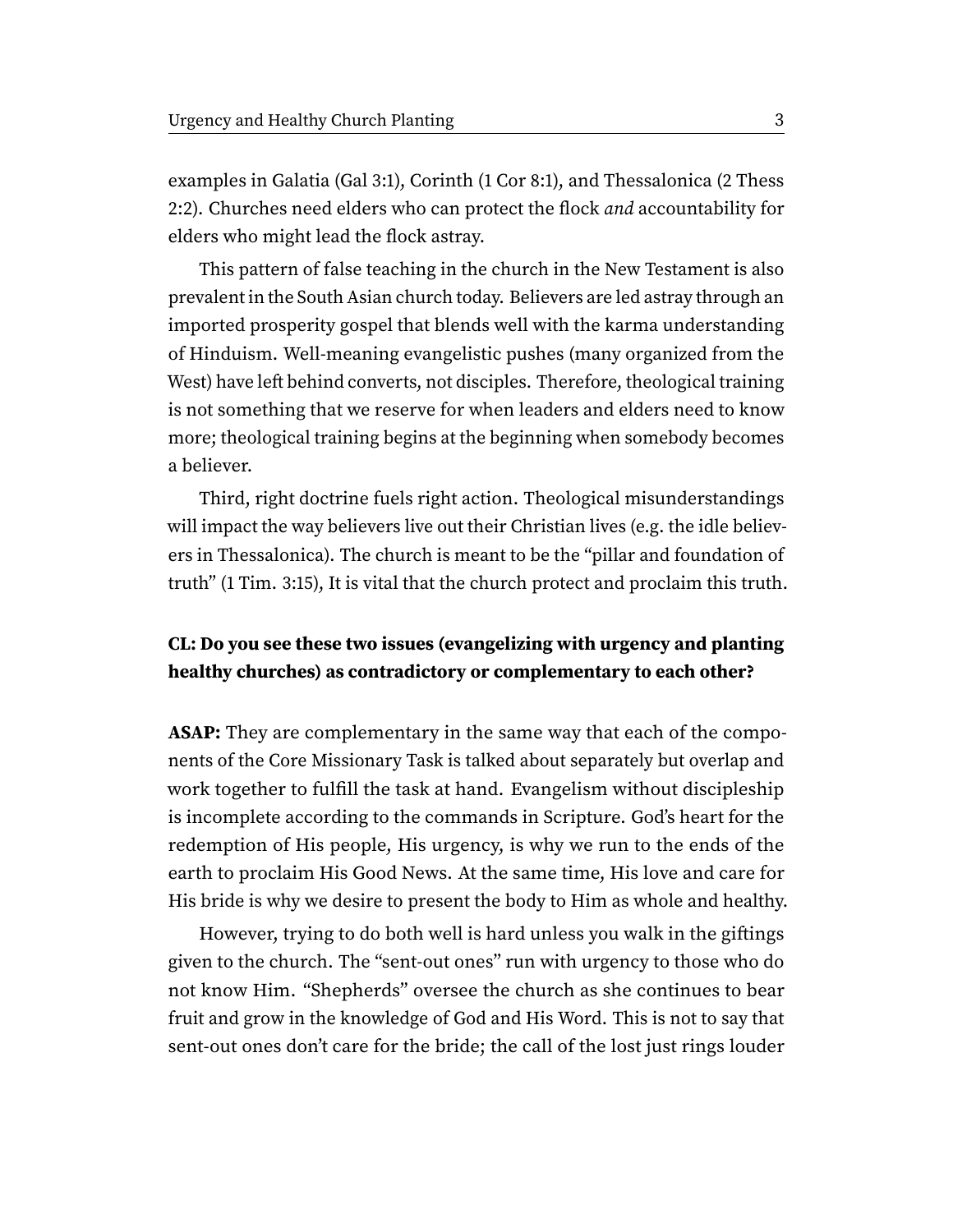when they prioritize their time. Therefore, it is imperative to build teams (both cross-cultural workers and local believers) to ensure that the on-going task of "meat" discipleship isn't left undone. The different giftings the HS grants to the body of Christ (Eph 4:11–12, Rom 12:3–8, 1 Cor 12:4–11) enable missionary teams and local churches to work together to evangelize with urgency and plant healthy churches.

## **CL: If these tasks/goals are complementary (even though difficult to accomplish), what are you doing in your affinity to hold these two tasks together?**

**ASAP:** From the beginning, new believers are taught simple methods to learn from God's Word. One example is the SWORD method which trains believers to ask five questions about the passage they read: What do we learn about God? What do we learn about mankind? Are there sins that we should repent of? Are there any commands to obey? Are there any examples to follow? Tools like this one are how we introduce hermeneutical training for new (and existing) believers to lay a foundation for discipleship through knowledge and obedience to the Scriptures.

We also help national networks identify those who are "sent-out ones" and those who may become local elders/overseers/pastors as they study the characteristics of healthy churches in God's Word. The nationals then work together to have "sent-out ones" pushing for lostness while also having churches equipped with healthy elders/overseers/pastors.

We further work with church planting networks to identify Movement Strengthening Strategists (MSS), whose responsibility is to help keep the pastoral and theological needs (depth) of the network before the leadership team. This MSS is also responsible for the on-going development of the pastors and the development of resources that will help combat specific weaknesses within the network. The MSS typically has a pastor/elder/teacher gifting while also recognizing the urgency of the task.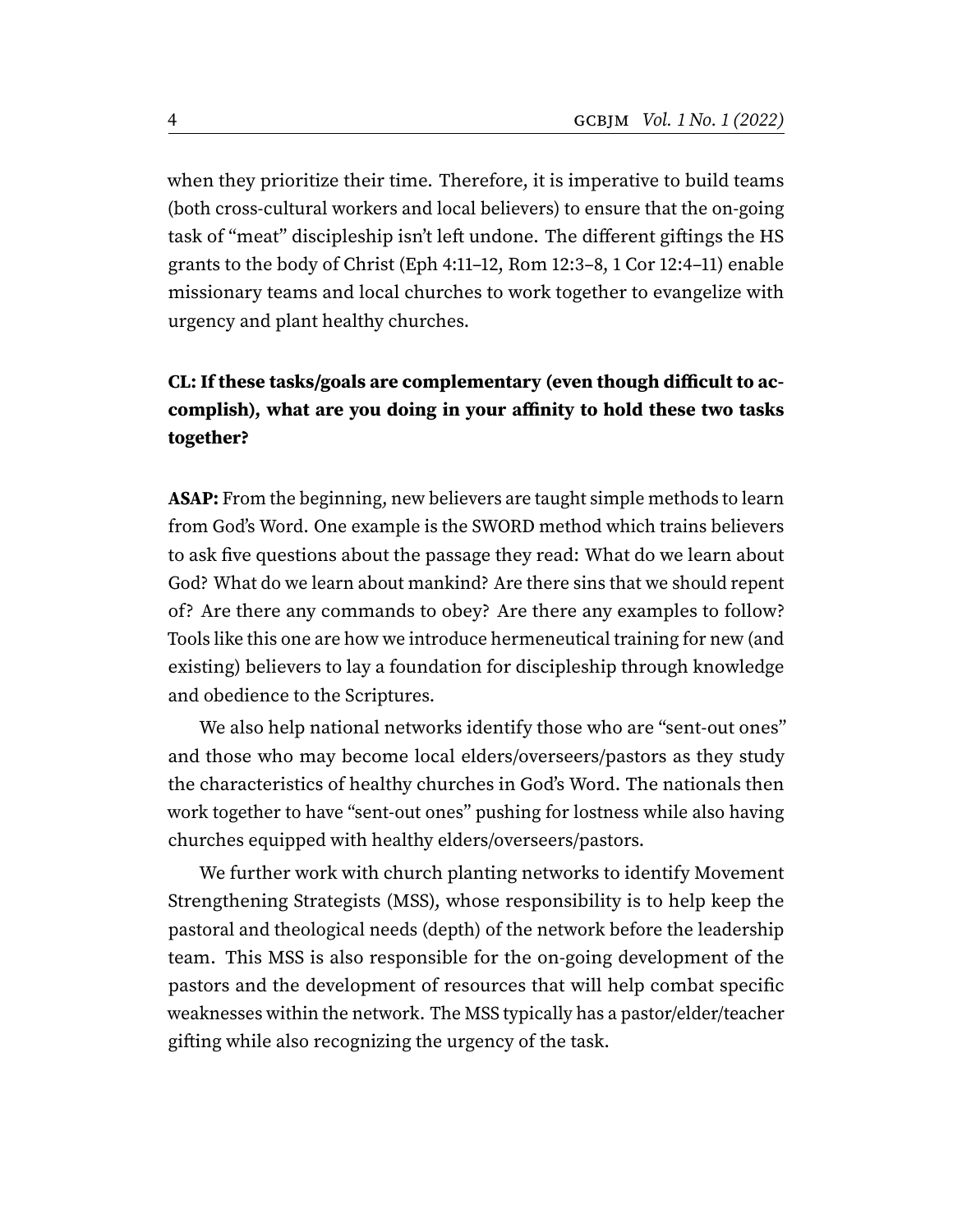Two training resources we have developed are "Foundations for Teaching the Bible" (a training that is distinct from the overall Foundations document of the IMB) and "Confessions." Both strategies were developed over a decade ago as affinity leaders saw multiplying church planting networks and began to ask the question, "How do we keep the gospel and church planting multiplying while at the same time not leaving the bride behind?" We wanted to address the need for these churches to grow into maturity and health.

"Foundations for Teaching the Bible" is a tool developed to teach indigenous pastors how to preach the Word in the context of the entire biblical narrative. Over months of time, these leaders work to create almost a year's worth of sermons. They work together in small groups, leaning into the collective worldview, while continuing to refine and practice their hermeneutic. After carefully crafting their sermon, they practice delivering it in front of the entire group.

Through this indigenous hermeneutical community, these pastors learn to be faithful to Scripture as they preach the Word. Working together helps them to learn from each other and helps to protect the group from errant readings of scripture. All this practice takes place under the supervision of seasoned workers.

The second resource, "Confessions," is a tool to help existing church networks (both elders and sent-out ones) learn theology as they study issues and doctrines most relevant to core beliefs and issues they are facing in their communities. Through this training, the indigenous leaders of a network of churches work together to create doctrinal statements on ten core doctrines (in many cases to the point of published confessions of faith).

For the initial 8–10 doctrines, we provide the biblical texts from the respective articles in the Baptist Faith & Message 2000 and facilitate a multistep process with the leaders to develop a doctrinal statement for each doctrine based on those texts. We want network leaders to learn and become comfortable with the process so that after the course, they do this work on their own. We give them these verses as a place to start, but we also encourage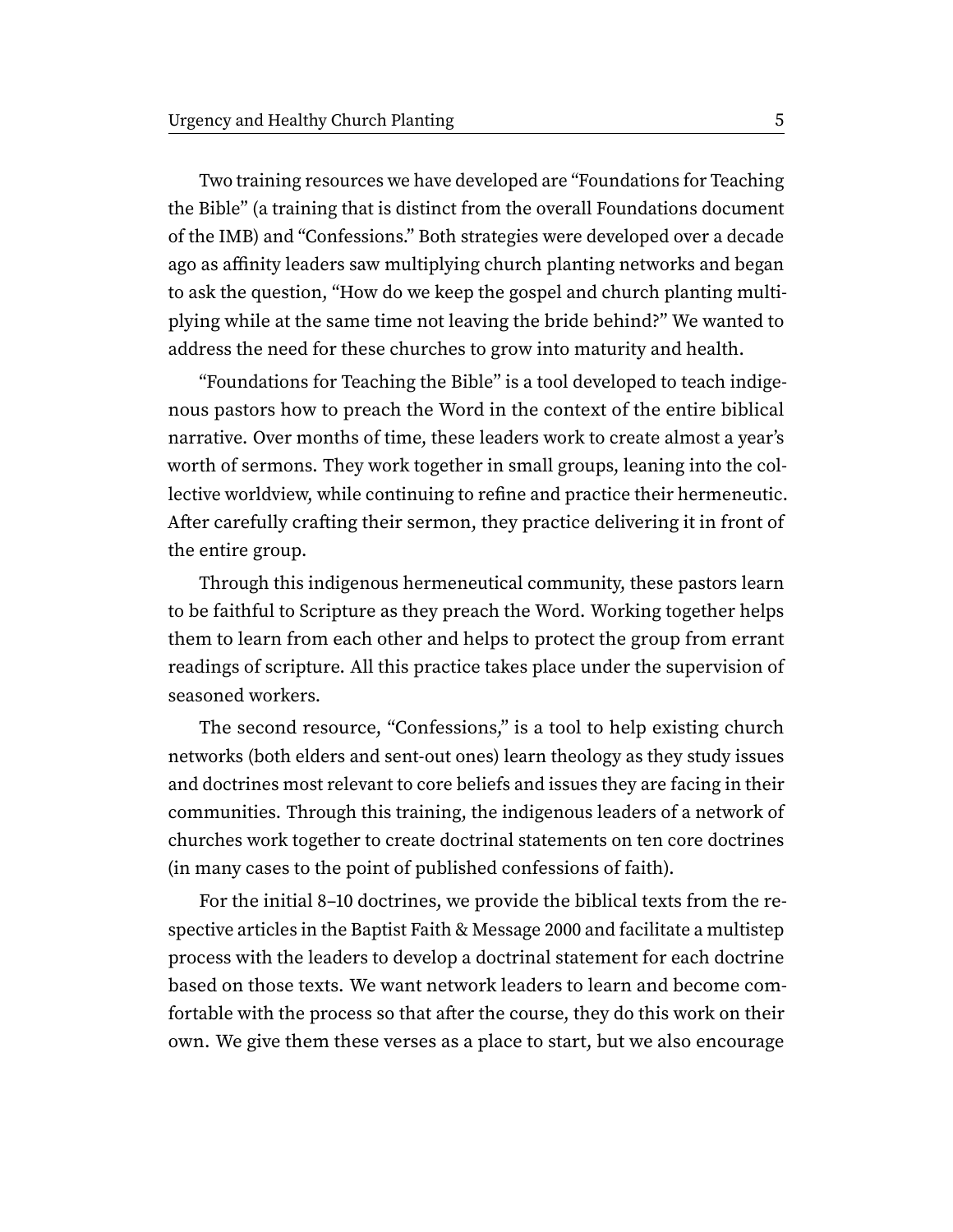them to add others that they find helpful. These tools and processes aid the indigenous network to always go to the Word for correction and application for subsequent doctrines, to combat false teaching when it arises, and to engage their own worldview from a biblical perspective.

Finally, the "School of Church and Mission" is a program we have created for local partners to continue their leadership development towards taking ownership for the Great Commission in their own country. This "school" is an initiative rather than an institution, and each "semester" of the program focuses on doctrinal training, New Testament missiology, and strategic planning.

## **CL: It sounds like you are doing much to keep evangelistic urgency and healthy church planting in your work. In what areas do you think you could still improve in this work?**

**ASAP:** We need more Movement Strengthening Strategist co-workers who have the Shepherd/Teacher gifting but a heart steeped in urgency to come alongside and join our teams to build upon the methods, tools, and foundation church planters and trainers have laid. These co-workers need to be willing to be servants who mentor and coach those with the Holy Spirit-given calling to shepherd the flock (rather than assuming the Western-style "lead from the front" style).

#### **CL: Thank you for your responses amid all the work you have to do to reach South Asia. What else would you want to include for our readers?**

**ASAP:** We are thankful for the opportunity to share all that God is doing across South Asia. We are building off the foundation of many years of faithful co-workers and national partners. Today one can find many expressions of local ownership of the Great Commission; South Asian churches and leaders are taking responsibility for Unengaged People Groups and geographic